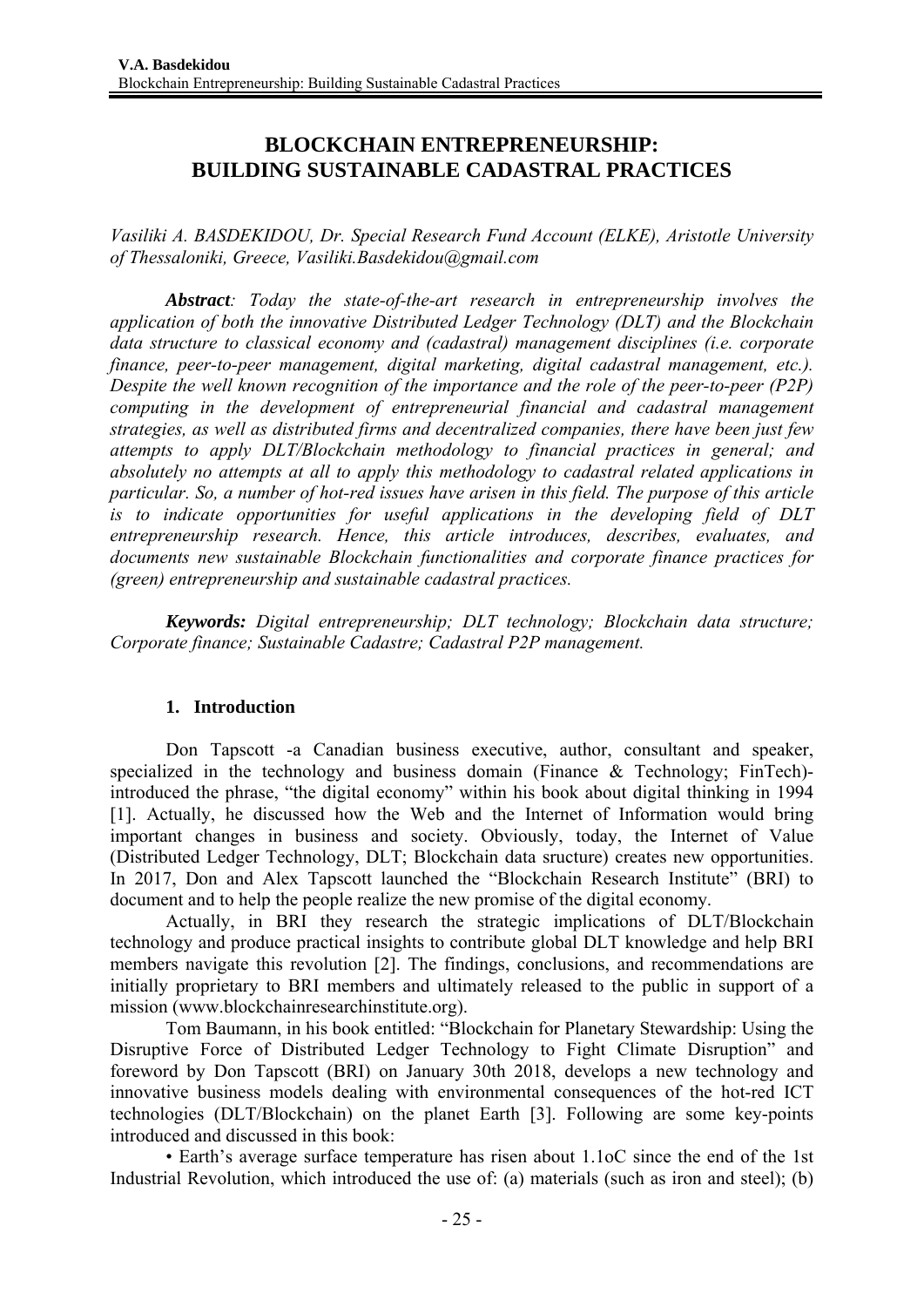energy sources (such as coal); (c) machines (such as the power loom); (d) factories as a means of organizing labor; (e) steam locomotives as transportation; and (f) the release of humangenerated CO2 [4,5].

• The upper layers of Earth oceans are really taking a hit. Their acidity has increased approximately 30 percent since the 1st Industrial Revolution. The amount of CO2 they absorb is increasing by some two billion tons per year [6,7,8].

• DLT technologies / Blockchain data structures [9,10,11,12,13].

• Sustainable Financial Practices [14,15,16,17,18,19,20,21].

• In the Northern Hemisphere, snow is melting earlier, and spring snow cover has decreased over the last fifty years. From Africa to Alaska, glaciers are shrinking—in the Alps, the Andes, the Himalayas, and the Rockies [22,23].

• In the last century, the global sea level has risen by eight inches. In the last twenty years, the rate of change has nearly doubled [24].

• The mass of Antarctic and Greenlandic ice sheets has decreased at a minimum rate of 36 cubic miles per year. The mass of Arctic sea ice has declined rapidly, too [25].

• Since 1950, the number of record high temperatures and intense rainfall events has been increasing in the United States, whereas the number of record low temperature events has been decreasing [26].

The BRI research project (Tom Baumann) explains what the community is doing to improve this situation, such as for instance the developing of less computationally demanding algorithms. DLT/Blockchain should require more energy in 2020 than is currently available. Jonathan Koomey, an expert in studying the energy usage of information technology, told CNBC that Blockchain "is a tiny, tiny part of all data center electricity use". MIT's Christian Catalini questioned whether anybody could "make a credible claim without actually having data from the miners". Also, Mr. Catalini told to The Independent that "different miners will have different cost structures depending on how advanced their hardware is" and where they are located [27].

Outside of this sizeable and quality problem, technological innovation can help to coordinate stakeholders at a larger scale to address global crises. Obviously, there is a need to understand the magnitude of the challenge and to addressing it. This article lays out the key goals and difficulties of using DLT/Blockchain to address climate change on building sustainable financial practices (i.e. a Blockchain green Entrepreneurship) [27]. In this way a number of start-ups should support the issue for deploying DLT/Blockchain to face this existential threat and improve financial markets integrity (smart money, digital money, crypto-currency, IPO, securities/equities, etc.), as well as mobilize and monitor the vast resources required to preserve planet Earth (climate change) [28,29,30,31,32,33].

#### **2. Blockchain Sustainability**

When talking about sustainability the general public often thinks about environmental sustainability only. However, sustainability researchers and activists have a much broader definition: sustainability is defined as meeting the needs of the present without compromising the ability of future generations to meet their needs. While this is a simple and therefore appealing definition, the devil is in the details. For instance, it is rather hard to know the needs of future generations, as we often struggle to understand even our own needs. What is quite clear by now is that such an approach, aiming at a good livelihood for all, has to consider both: natural systems as well as human systems and think them together.

Today we still struggle to meet even the basic needs of many people of our present generations. While on the other side those who are already well off, live lifestyles that more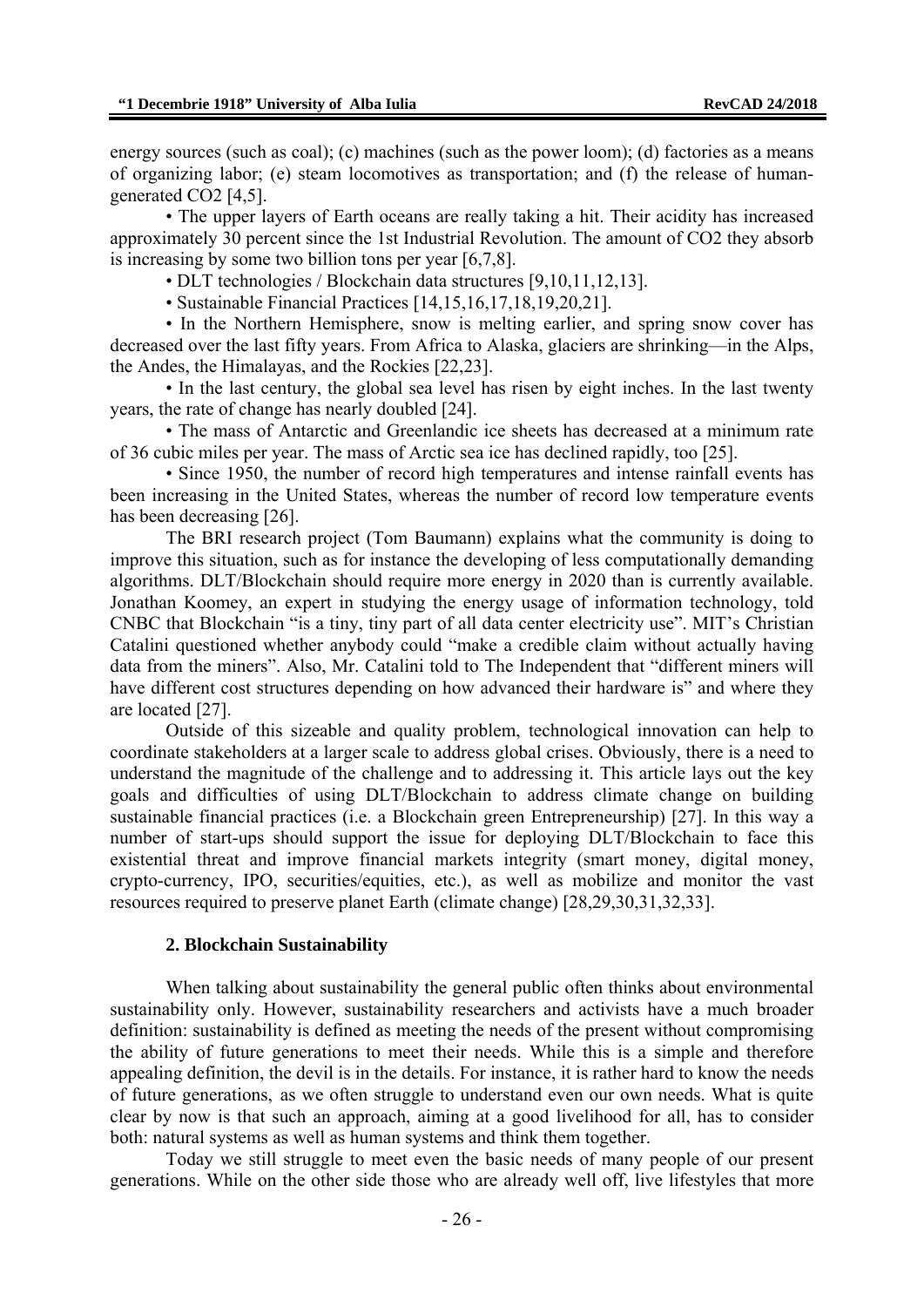often than not are depleting and destroying nature and natural systems at an un-presented speed, possibly corrupting everyone's ability to meet their needs in the long and increasingly also on the short run. Sustainability problems like the climate and biodiversity crisis, economic inequality, poverty pose great challenges to humanity. To help tackle this global challenges the United Nations have defined the 17 Sustainable Development Goals (SDGs) with the objective to produce a set of universal goals that meet the urgent environmental, political and economic challenges facing our world [34,35].

These goals are broadly defined, very often interdependent, and include 169 subtargets. The SDGs cover environmental, social and economic development issues including poverty, hunger, health, education, global warming, gender equality, water, sanitation, energy, urbanization, nature conservation protection environment and social justice. The SDGs provide a common and agreed framework to address our most pressing sustainability issues. To reach these goals it will not only be necessary to work together across sectors, industries, countries and communities but also to find new ways of how to organize our societies and their economies.

For this transformation towards sustainability Blockchain based applications could be an important enabling technology. Our project therefore will assess Blockchains potential to contribute to the SDGs [34,35].

## **2.1 Isn't Blockchain un-sustainable?**

Blockchain based applications provides many opportunities to help us create a more sustainable world. They can provide: (i) more transparency about individual and collective action, as well as reliable provenance within global supply chains; (ii) strengthen accountability loops and reduce bureaucracy and power asymmetries enabling new types of applications; and (iii) incentivize environmental friendly behaviour with purpose driven tokens. But isn't Blockchain un-sustainable? Widespread media coverage about mining aspects of Bitcoin and other Blockchains, very often focus on the energy inefficiency of this technology.

While this technology is in fact energy intense, most media coverage (a) fails to compare the CO2 footprint of Bitcoin transactions with the CO2 footprint of state of the art non-blockchain solutions like bank transactions, and also (b) forget to mention that the crypto community is fact working on solutions to this problem, all of which I will address and cover in a separate blog post published later this fall. Right now I would like to focus on how this new technologies can help us "program a sustainable world" [35].

## **2.2 Transparency**

The lack of transparency along the supply global supply chains create challenges regarding fraud, pollution, human rights abuses and other inefficiencies. Sustainable behaviour of individuals and companies is therefore currently hard to track and not well rewarded.

In this context Blockchain has the potential to provide an unprecedented levels of transparency, with a shared, decentralized database where immutable and encrypted copies of the information stored on every computer (node) in the network. This enables otherwise trustless parties, such as individuals and firms that do not know each other, to engage in near frictionless peer-to-peer transactions.

Blockchains can therefore serve as a transparent bookkeeping machine that everyone can inspect (public and permissionless blockchains) or a limited group of people can inspect (private and federated blockchains, also referred to as DLT). This type of transparency has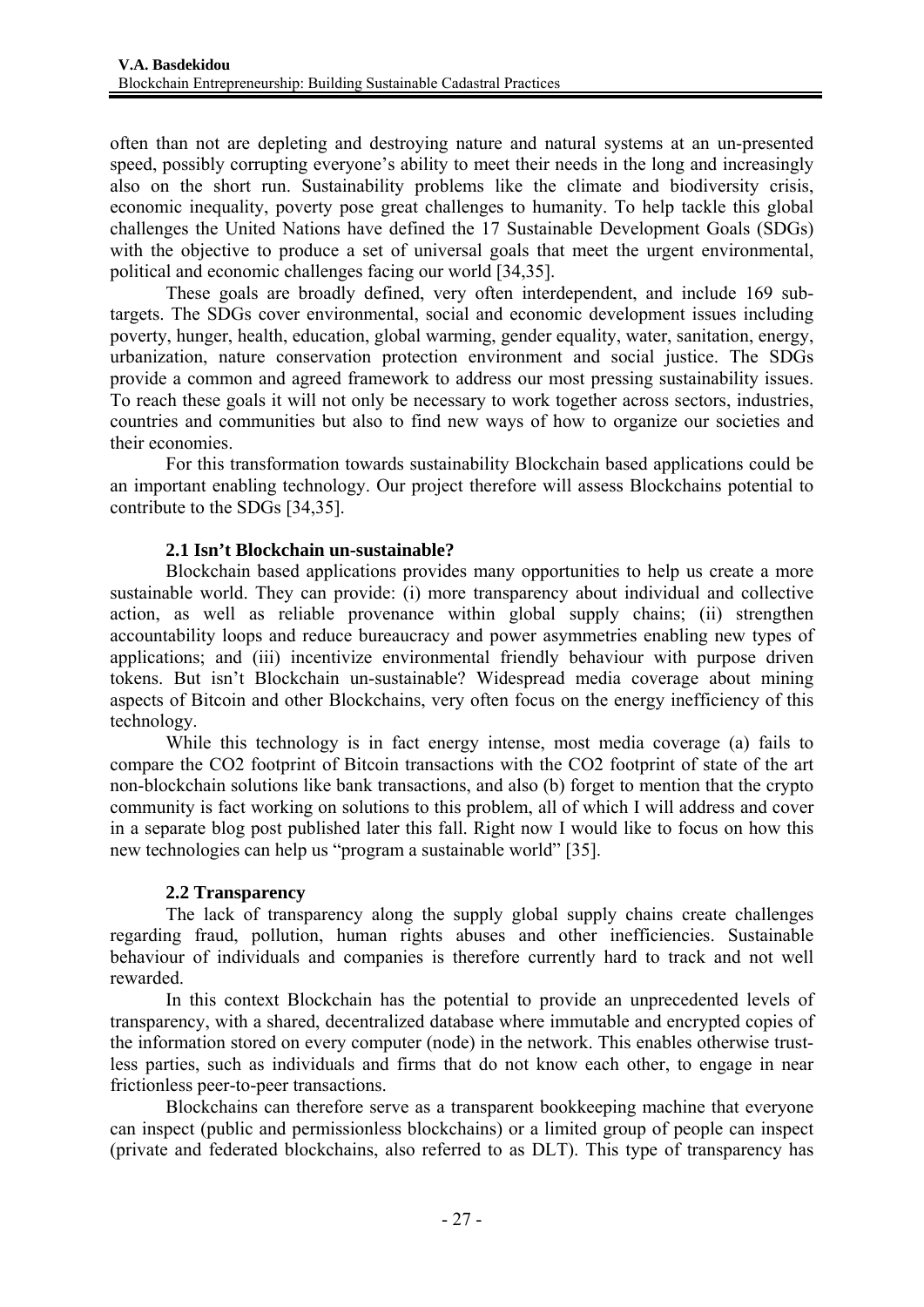applications (i) along the supply chain of good and services, (ii) in institutional settings, for less corruption and more accountability [35].

#### **3. Building Sustainable Cadastral Practices**

#### **3.1 Blockchain Entrepreneurship - Application Case I (Cadastral Supply Chains)**

Cadastral Supply chains represent a complex networks of distant, separate entities that exchange goods, payments, and data across a dynamic, continuously evolving landscape. Their underlying architecture of has many similarities to how Blockchains are set up. Blockchain based solutions can therefore help us trace the provenance of goods and services along the supply chain, to unambiguously identify a product's input materials, including the material's quantity, quality and origin.

The Blockchain protocol, as a decentralized network with distributed and transparent data structures, allows a disparate group of network actors to exchange data relatively seamlessly from anywhere in the world, replacing traditional centralized data structures (client server architecture, multiple document copies, data inconsistencies, or in many cases still paper copies) with a distributed ledger, in almost real time, so that auditing can be automated [36].

#### **Provenance of goods, tools, software and services**

When cadastral means (goods, tools, software, and services) reach their final destinations, most cadastral services clients do not know the true origins of the manufactured products and services (e.g. the ingredients of the goods or the tools and software constraints they have purchased) [34,35,36].

Transparent cadastral supply chain solutions have the potential to provide consumers and other downstream participants higher standards of responsibility and sustainability in sourcing and production: (a) transparency of environmental impact, such as or measuring diesel pollution of trucks at shipping ports, (b) food provenance: origins, production type and ingredients of the food we eat, conditions under which the plants are grown, animals treated, like i.e. false fishing equipment leaving seal life trapped, or illegal fishing causing a decrease in a population of a species.

#### **Price Transparency**

Lack of transparency, as well as costs imposed by some unscrupulous intermediaries, prevents many end users from knowing who earns what along the supply chain of goods and services they consume or what the working conditions along the supply chain are. Blockchain base solutions have the potential to provide us with greater accountability and responsibility around human rights, e.g. monitoring factory working conditions for modern day slavery, child labour, employees being exposed to toxins, or revealing if farmers receive fair prices for the value they created. Such solutions would however include a combination of Blockchain, AI and IoT, to provide full transparency over what happens along the global supply chain.

#### **Economic Inefficiencies & Cadastral Document Handling**

Inefficient document handling systems along the supply chain provide a toll on company profits. Maintaining bureaucratic paper trails required to manage modern cadastral supply chains are costly and inefficient. Supply chain (cadastral) startups and established industry players are beginning to utilize Blockchain to optimize their value chains, improve inefficiencies and free up working capital, and make goods and services more accessible.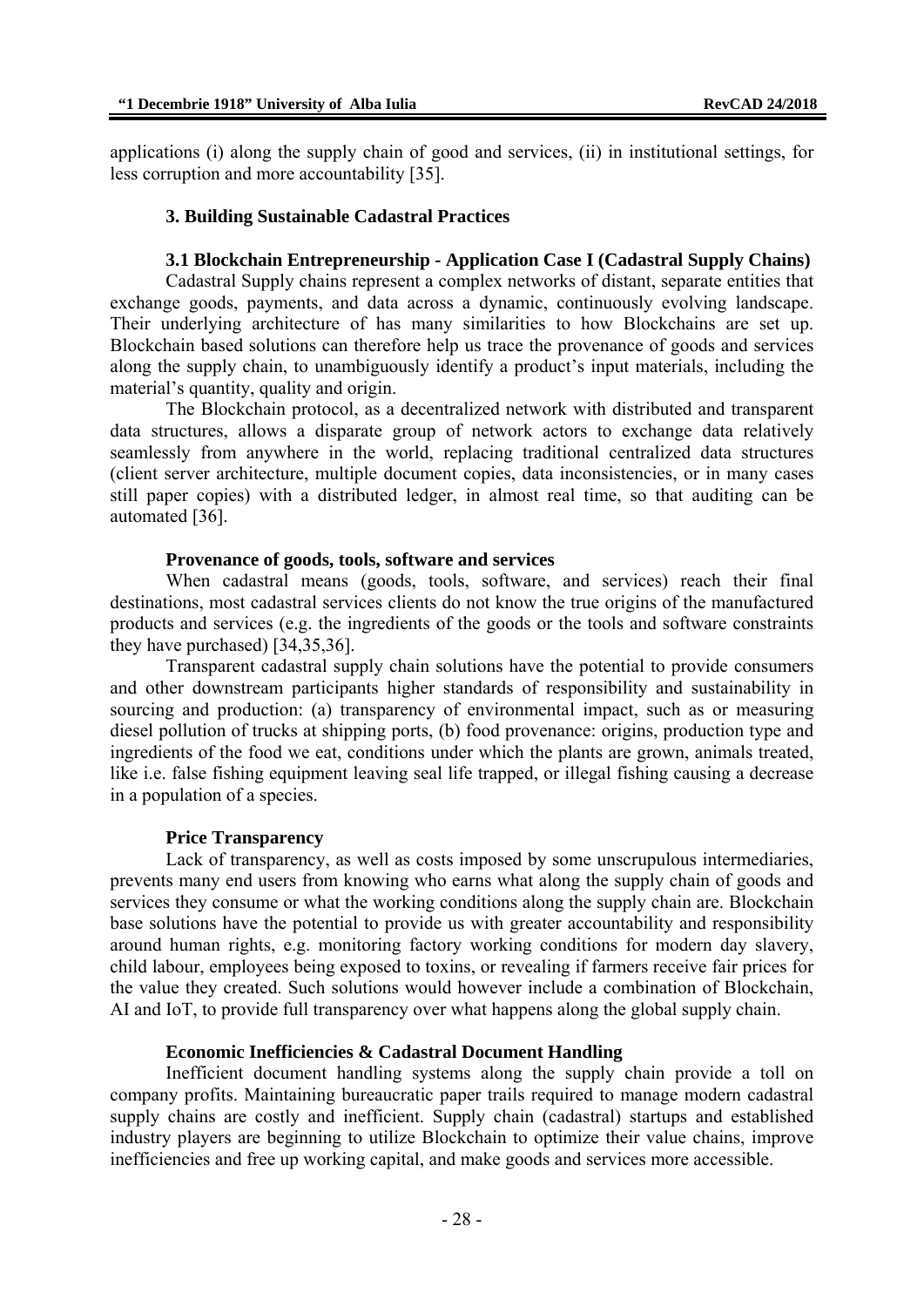## **3.2 Blockchain Entrepreneurship - Application Case II (Cadastral Offices Weakness)**

Blockchain and similar distributed ledger technologies have the potential to mitigate cadastral offices weaknesses though transparency of processes, restricting deception, corruption and uncertainties.

## **Traceability of Donations**

Blockchain provide near real time transparency of what happened to the money that has been donated to charity organizations, supporting civil society accountability by tracking funds and ensuring they support the cause of the donation, tackling bureaucracy and corruption, and releasing funds where needed without sophisticated banking infrastructure. Examples: Giveth, Alice, Aidcoin

## **State Corruption**

Blockchains can provide near real time transparency of what happened to tax-payers money and international loans, and how the funds have been reallocated, preventing corruption and tackling public mismanagement. By providing an unprecedented level of security of the information and the integrity of records it manages, guaranteeing their authenticity Blockchain based applications can eliminate opportunities for falsification and the risks associated with having a single point of failure in the management of data and funds.

It can also help overcome data silos in traditional bureaucracies in which public entities are reluctant to share information among them-selves. Blockchain is particularly suited to fight corruption in the registry of assets and the tracking of transactions such as procurement processes. It eliminates the need for intermediaries, cutting red-tape and reducing discretionality and strengthen public integrity [35,36].

## **Reduction of Bureaucracy & Transaction Costs**

Blockchain based machine consensus and smart contracts have the potential to reduce transaction costs and bureaucracy in many industries and across jurisdictional borders, introducing many new use cases in (1) governance, government and impact assessment especially across jurisdictional boundaries; (2) inclusion of the underbanked and undocumented of the world; (3) disintermediation: making some clearing institutions or governmental institutions obsolete thereby reducing power asymmetries [34,35,36].

## **Case Study 1: Governance, Government & Impact Assessment**

Blockchain based applications can provide solutions that contribute to (a) CO2 emission reduction, (b) lean & transparent government, (c) impact assessment and governance tool.

## (a) CO2 Emission Reduction

CO2 emission reduction could be achieved as a result of DLT/Blockchain based state-of-theart e-government solutions. This would reduce the necessity of physical commute to a government office (i.e.: to pick up a new driver's licence, apply for tax number, register a car, etc.) and therefore reduce the fuel emission.

## (b) Lean & Transparent Government

DLT technology and Blockchain data structures reduce cost of bureaucracy through more efficient e-government tools saving in this way tax-payers money.

(c) Impact Assessment & global Governance Tool

Blockchain are especially useful for cross jurisdictional governance where cost effective, transparent and auditing measures can be implemented into the protocol, making monitoring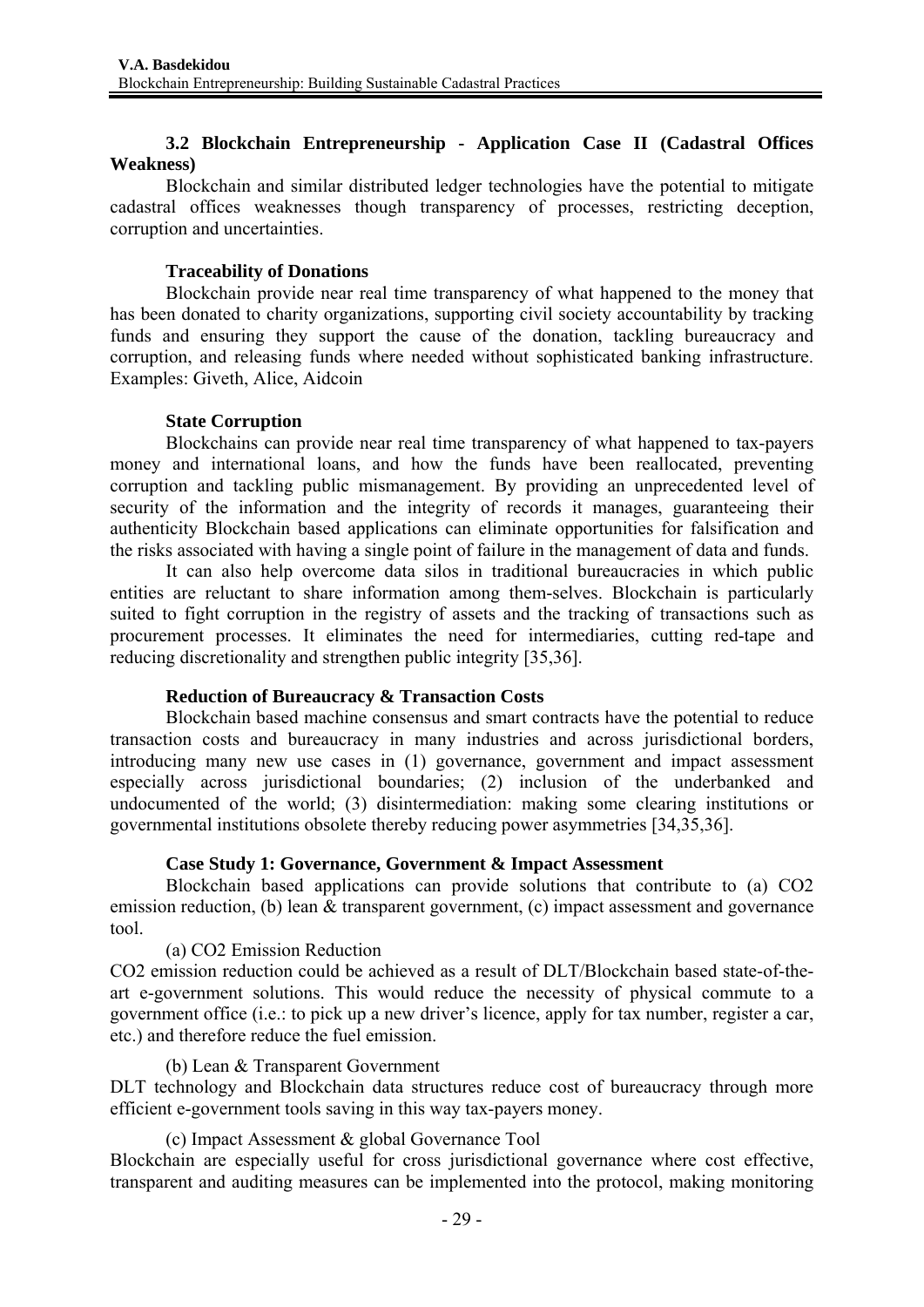and enforcement of all sustainability goals easier. All our daily transaction leave a carbon footprint—whether it is obvious, such as filling up our cars with petrol or booking a longhaul flight, or subtle, like when we buy a coffee or a new pair of shoes, or increase our cloud storage plan. Unfortunately, until now, monitoring and reducing our impact on the planet has been difficult, mostly because access to data is limited. Combining DLT/Blockchain with Artificial Intelligence (AI) and Internet of Things (IOT) will allow us to draw better data for impact assessment and evaluation and make collective sustainability behaviour across groups and geographic boundaries more transparent [34,35,36].

In combination with AI (software oracles) and IoT (hardware oracles) the fulfillment monitoring of sustainable action could be verified in an objective and decentralized manner. Blockchain based solutions could, for example, provide more transparency regarding the actions of governments (countries, cities or regions) do to reduce overall emissions.

Recording these actions on Blockchain would make international treaties much more stringent, at lower transaction costs than today. Impact assessment would be easier to track leading to quicker results and feedback loops. Possible Solutions: Ocean Protocol, IXO. In a world where carbon emissions and credits can be tracked transparently and reliably at low costs, at the point of sale, retailers will be able to sell a product and take into account the carbon impact it creates at the same time. Governments will be able to measure, track and trade emissions transparently, consumers will be able to understand the environmental impact of the products they are buying, both positive and negative, and will be able to mitigate this in an instant, with millions of micro-transactions scaling up to make a huge collective impact.

### **Case Study 2: Inclusion of Undocumented & Underbanked Population to Cadastral Registry**

Depending on the type of estimation, more than one to two billion people worldwide are unable to prove their identity to the satisfaction of authorities and other organizations (e.g. cadastral offices) often excluding them from property ownership, free movement, and social protection as a result. Additionally, A lack of identity prevents credits, loans and thus prevents the digital P2P cadstral entrepreneurship.

#### **Lack of Identification and Cadastral Documentation**

Millions of refugees trying to relocate around the world can't be identified, a disproportionate amount of them being women and girls, who struggle to obtain IDs, often the result of barriers related to: freedom of travel, distance, financial costs, time constraints, illiteracy, lack of information and awareness, and lack of support from family members. Blockchain can allow for complementary decentralized and self sovereign identity solutions.

#### **Access to Banking**

While the number of unbanked individuals is decreasing, there are still 2 billion people on the planet without access to traditional banking services. These under-banked people have to rely on alternative financial services like payday loans, pawnbrokers, and loan sharks, that are often highly unregulated and can be exploitative and even downright criminal. Blockchain with it's peer-to-peer nature removes the need for verification from costly intermediaries such as banks or other institutions.

The World Food Programm (WFP) is trialing Blockchain as a means of making cash transfers to the underbanked more efficient, transparent and secure, through vouchers or prepaid debit cards, allow people to purchase their own food locally and are an effective way to empower them to make their own purchasing decisions to relieve hunger. Cash transfers are an increasingly important means of providing assistance for example to refugee camps. The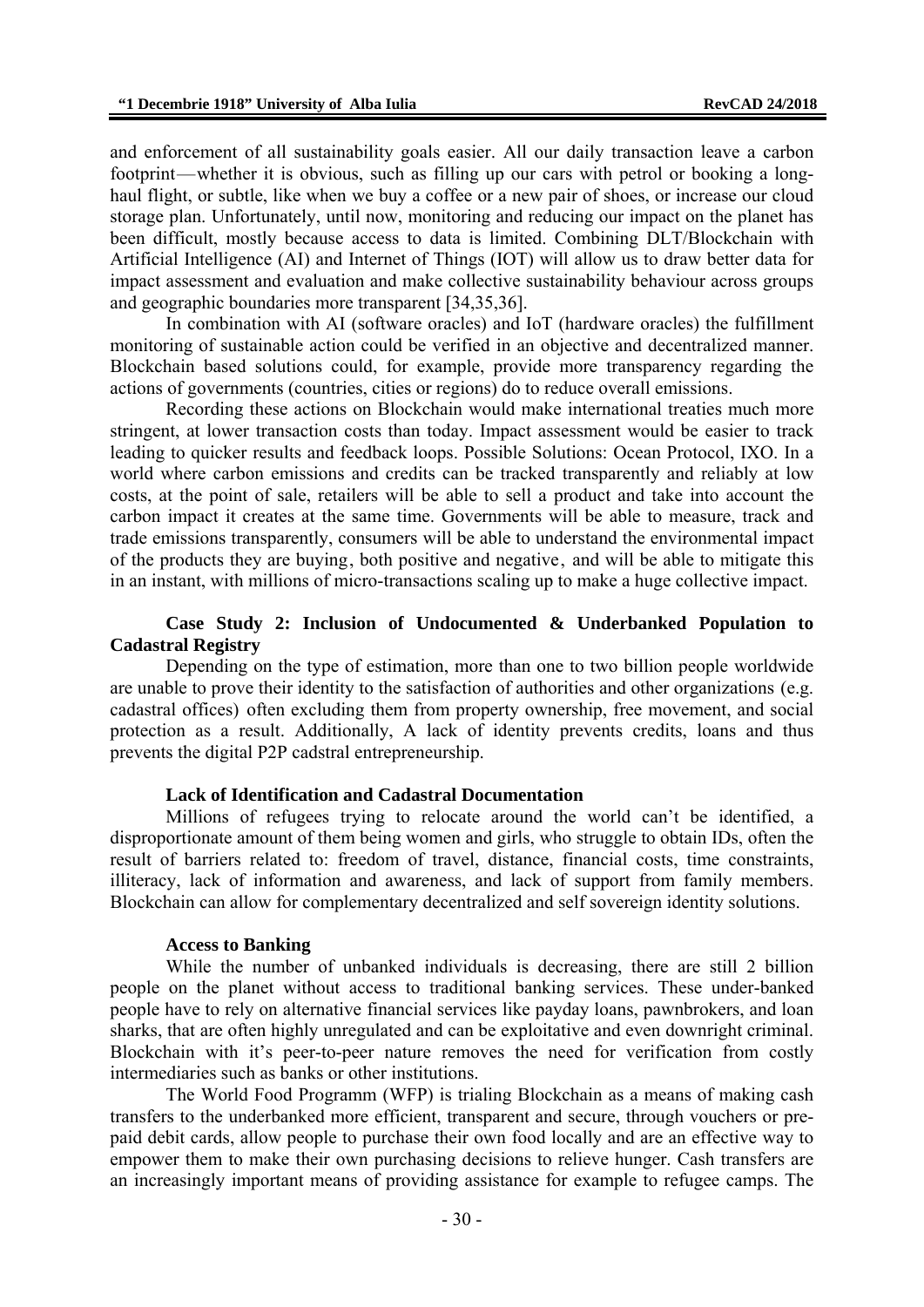WFP therefore aims to reduce payment costs associated with cash transfers, better protect beneficiary data, control financial risks, and set up assistance operations more rapidly in the wake of emergencies.

## **3.3 Blockchain Entrepreneurship - Application Case III (Disintermediation & Power Asymmetries in Cadastral)**

Blockchain-based applications are also seen as a development vehicle which can help to empower people directly and mitigate power and information asymmetries, replacing certain aspects of clearing institutions or governmental institutions with smart contracts. One example could be applied in the renewable energy sector: Once on the grid, renewable electricity is indistinguishable from electricity from conventional sources.

Existing mechanisms, such as renewables certificates that are traded between parties, needlessly take up time, energy and resources. These certificates could be replaced by a system that monitors renewable electricity generated onsite, feeding data into a blockchain. This would result in the automatic creation and distribution of certificates. Furthermore, the prevalence of smart meters and other IoT devices, could enable P2P energy trading, where owners of distributed grids efficiently and legitimately sell excess power to anyone within an open market.

## **4. Blockchain Cadastral Entrepreneurship**

It's become impossible to ignore cryptocurrency and Blockchain -- it's everywhere, and there is no sign of slowing down. As a result, Blockchain-based exchanges of information and tokens are releasing a wave of new possibilities for entrepreneurs and cadastral offices personnel and managers. The rush to create innovative business solutions that are faster, more secure and more transparent is on. Blockchain is already contributing to real-world improvements in the world of entrepreneurship; here are six examples.

## **4.1 Increasing Access to Entrepreneurship Education**

People of all ages and from all walks of life are becoming increasingly interested in entrepreneurship, and many simply don't have the time or resources to seek further education from formal institutions. Someone with a 9-to-5 job trying to launch his or her own business likely doesn't have time to enroll in an MBA program. While formal education isn't a requirement, many new entrepreneurs seek flexible, reliable and affordable educational options to help them develop the skills needed to launch their businesses.

SuccessLife is using blockchain tokens to offer video content, digital courses and personal coaching to aspiring entrepreneurs, covering topics such as management and investment techniques. The token's immutable ledger and automatic smart contracts render the transactions that provide these educational opportunities reliable and cost-effective. Entrepreneurs only need an internet connection to access the educational content.

## **4.2 Unlocking Crowd Funding Opportunities**

One of blockchain's most newsworthy contributions to entrepreneurship is its effect on crowdfunding campaigns. In fact, blockchain startups raised \$5.6 billion in funds in 2017, mostly driven by community campaigns. This blockchain-based fundraising model has proven so successful that it's attracting plenty of mainstream investment.

Despite the success of blockchain-centric crowdfunding campaigns, the traditional crowdfunding market is still extremely inefficient. Only 1.9 percent of campaign fundsgo to developing countries and 78 percent of campaigns fail to reach their targets. The lack of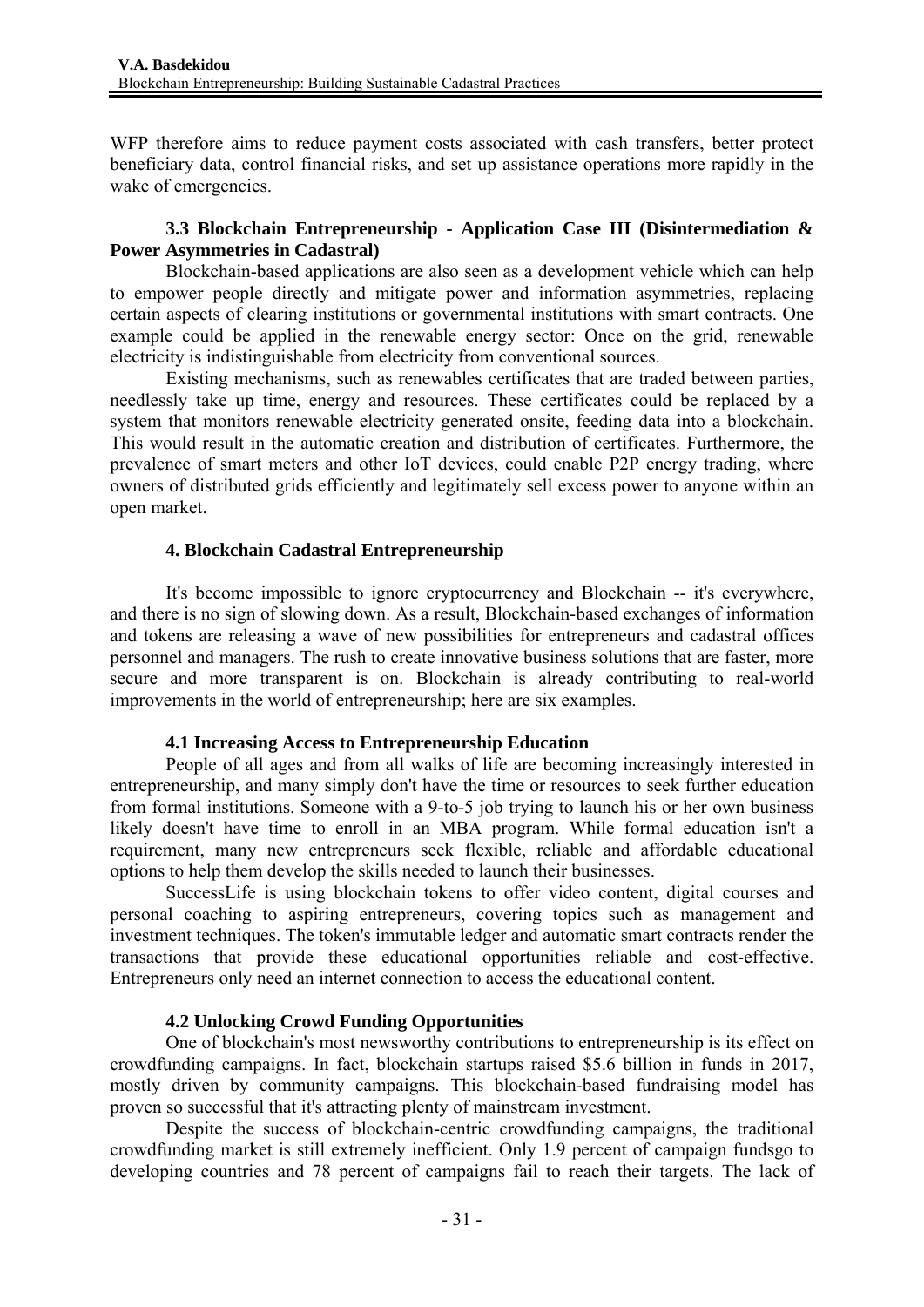accessibility has led some innovative companies to combine blockchain with traditional crowdfunding to give power back to entrepreneurs around the globe.

Acorn Collective is one company providing a second-generation open marketplace for new ventures seeking crowdfunding. Any legal new project whose founder passes primary screening can make a pitch on the Acorn platform. Blockchain makes the process transparent, safe and accessible from any region. On the platform, a crowdfunding engine helps entrepreneurs drum up marketing support, maximizing the chance of a successful project. Related: Why You Can't Afford to Ignore Cryptocurrencies and Blockchain Anymore

#### **4.3 Providing User-Friendly Financial Tools for P2P Digital Cadastral Management**

More new ventures are using crypto-currencies in addition to fiat currencies in order to manage their financing, whether that takes the shape of a token sale or an entrepreneur raising funds through adroit trading on crypto exchanges. Managing multiple fiat and crypto accounts, however, has always been a complicated task. Zerta is a next-generation trading platform built by a leading team of exchange technologists and entrepreneurs. The platform connects an exchange, a crypto and fiat wallet, and a bank in a single ecosystem.

"*We are taking the crypto-trading market up to the level of traditional markets and stock exchanges*" says Paruyr Shahbazyan, co-founder of Zerta. As crypto adoption becomes more prevalent, it is important to focus on education and ease of use, especially within financial services. For Zerta, this means personalization and customizable interfaces to help users of all experience levels trade, send and receive payments and engage with a community of like-minded people. User-friendliness is the focus.

#### **4.4 Cultivating New Investment Opportunities**

Entrepreneurs across every industry are constantly looking for new ways to diversify their investments, and the introduction of coin-based transactions is opening up new possibilities. For example, Muirfield has decades of experience facilitating private equity investment opportunities.

Now, as blockchain becomes increasingly common across industries, Muirfield IP is rumored to be launching its own Tokenized Asset Offering in 2018. Not only do token-based opportunities open up the doors for new entrepreneurs to purchase assets, facilitating a TAO also ensures that the laws and regulations regarding security tokens are strictly followed.

#### **4.5 Developing Customer-Loyalty Cadastral Platforms**

Customer loyalty is essential for all businesses. To nurture business-customer relationships, many entrepreneurs try to create customer-loyalty problems. Such programs, however, can require more technological headaches and bookkeeping hurdles, creating one more data field for entrepreneurs to track and manage. Blockchain is an ideal tool for helping entrepreneurs develop low-stress customer-loyalty programs, rewarding repeat customers with special incentives and fostering close relationships.

Blockchain's automatable transaction ledger can keep track of customer interactions and adjust customers' loyalty status appropriately. Blockpoint, for example, allows users to quickly set up blockchain-based loyalty programs to integrate with their existing businesses.

#### **4.6 Creating Reliable Cadastral Agreements**

Entrepreneurs thrive in a network of mutually supportive relationships that allow them to launch their ventures. Many of these relationships, such as between investors and founders, take the form of official or unofficial contractual agreements. When these agreements fall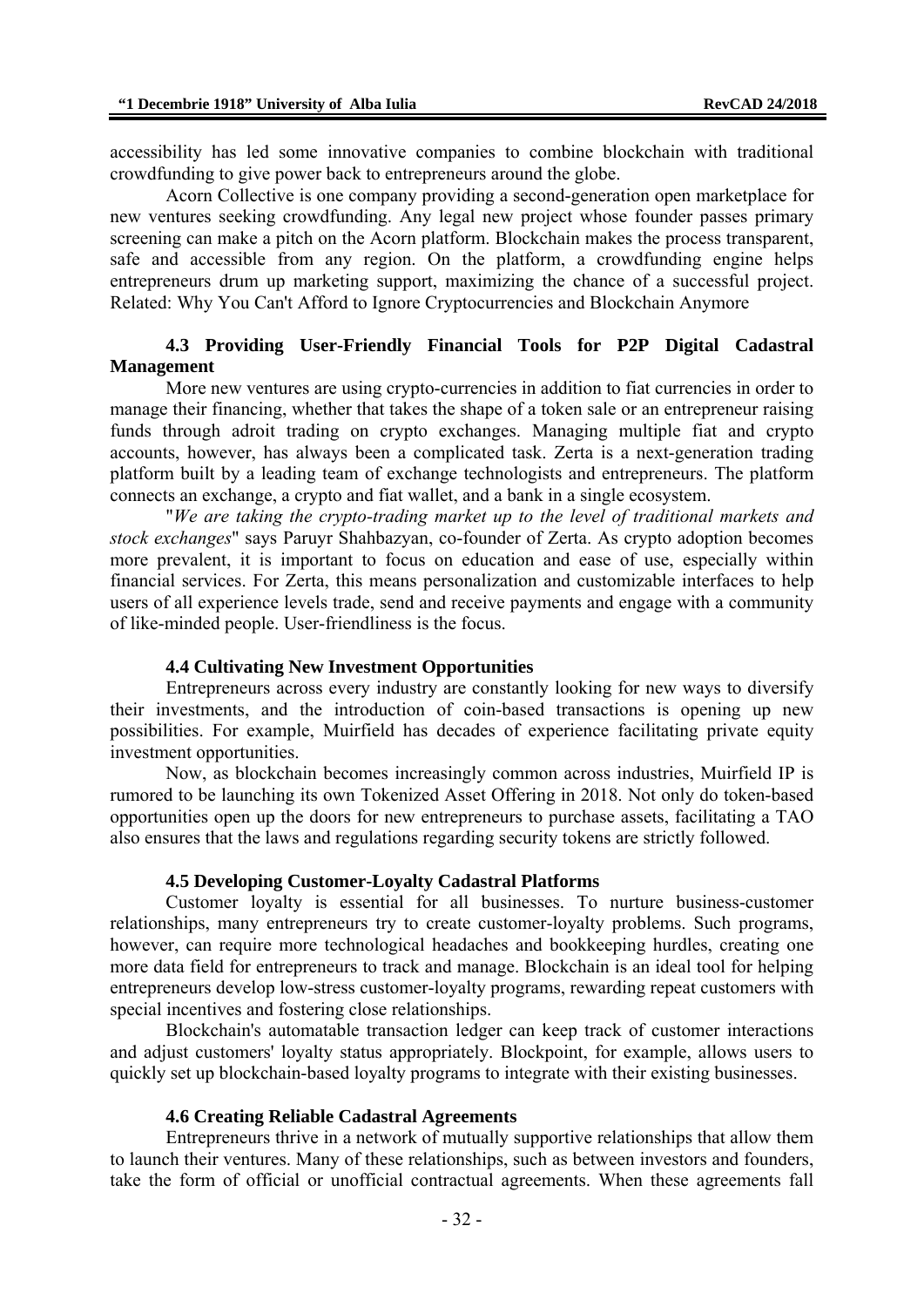through, entrepreneurs struggle. A product launch, for example, could be ruined if a deal with a manufacturer collapses. Blockchain signatures and smart contracts provide effective, affordable options for entrepreneurs seeking reliable legal contracts.

Companies such as DocTailor offer tools for users to build and customize legal agreements and smart contracts on the blockchain. Tennessee recently made smart contracts legally binding in the state, and other locales seeking to nurture tech innovation are likely to soon follow their lead.

### **5. Results and Discussion**

## **P2P Cadastral Management: Incentivising Behaviour with Purpose-driven Tokens**

Bitcoin and the token governance rules specified in the Bitcoin blockchain protocol have introduced a new form of value creation, where a network of actors agree on a specific goal (in the case of Bitcoin it is fault tolerant P2P money remittance without banks), and value is created when someone proves that they have contributed to a previously defined collective goal (in the case of Bitcoin this would be "proof of work" and the subsequent block reward, also called Bitcoin mining).

Bitcoin has inadvertently introduced a new form of collective value creation without traditional intermediaries, that provides an alternative to conventional economic system, that only incentivized individual value creation, allowing private actors to extract raw materials from nature, transforms these into products, and in the end, disposes these products in nature, externalizing costs to society, while internalizing (and maximizing) private profits. Cryptographic tokens issued by a smart contracts on the ethereum blockchain (or similar blockchains) can now be used to incentivize individuals and corporations to act in a sustainable manner. Such incentives can be a key to reaching a sustainable future and tokens can be used as a representation of the rewards collected.

Rewards can be fungible (tradeable for other cryptocurrencies) or non fungible (identity based reputation tokens). In some cases fungibility can be limited, representing a value that can only be exchanged for products and services within the community, therefore never leaving the internal system and being exchanged for fiat money, but being useful in the internal community.

The "monetary policy" and other token governance rules can can be simply embedded thus regulated by a smart contract on the Ethereum or similar Blockchains to fulfil the goals of the community.

#### **Example of such purpose driven P2P sustainable cadastral tokens:**

• Proof of CO2 emission reduction by riding a bike, walking, public transportation instead of using a car. Examples currently include Solar Coin, Electric Chain, Sun Exchange.

• Proof of energy consumption reduction. Blockchain-based rewards system incentivizing users with a with token every time they prove that they have used less energy by using energy efficient devices, turning the lights off, etc. Users basically earn money for reducing their carbon footprint. Examples: Energi Mine, Electron

• Proof of tree planted, recylcing, etc. Proof of undertaking actions to help natural resources like for example planting trees, cleaning a beach, reduction of food waste, recycling of goods. Examples: Plastic Bank, Earth Dollar, Bit Seeds, Eco Coin, Earth Token, Recycle To Coin

• Proof of sustainable holidays staying in environmental friendly hotels using blockchain based solutions to track sustainability of holiday service provider.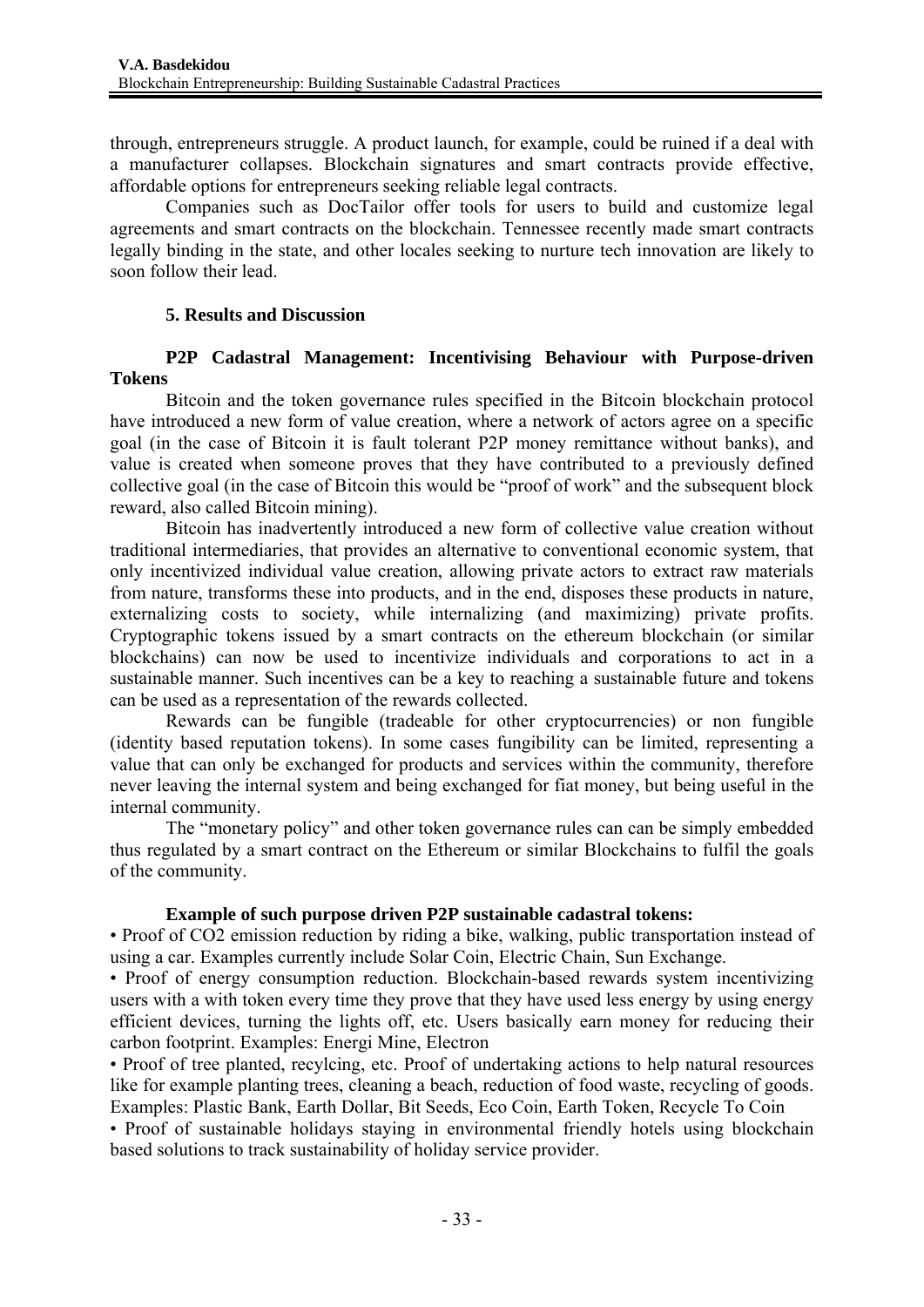#### **Summary Issues & Recommendations**

Reversing climate change is a Mars shot. Solving the climate challenge is akin to collaborating globally to put people on Mars, and the underlying tools (e.g., MRV standards) to support the new climate governance system being developed are a fragmented foundation and insufficient for the needs of investors and markets, as well as the needs of the fast-moving digital innovations.

We need implementation and coordination at all levels. The Paris Agreement was a major milestone for international cooperation. Since then, the parties (i.e. nation states) have been busy developing the "Paris Rulebook" to be ready for COP24 in December 2018, which elaborates on general implementation modalities and procedures. Subnational actors (e.g., cities, provinces, corporations, and finance) need to adopt this rulebook and do their part. In principle, the distributed nature of blockchain technologies pairs well with this bottom- up approach to implementation supported by the Paris Agreement.

Interoperability is a "key". Blockchain innovation for climate is flowering in a variety of ways (also refer to the accompanying landscape report), and trends appear to be toward more robust applications in terms of technology systems, business strategies, and partner ecosystems. However, coordination among applications is low. Interoperability among blockchain applications is essential.

#### **State-of-the-art issues arised in the DLT/Blochain P2P Cadastral Entrepreneurship research field**

- Can DLT/Blockchain make our food system more sustainable?
- How can Blockchain serve society?
- This new carbon currency could make us more climate friendly
- Should DLT/Blockchain be the key to a Sustainable Energy Future?
- Even though Bitcoin wastes power, can Blockchain be sustainable?

• How the DLT/Blockchain could transform sustainability cadastral reporting in P2P digital cadastral management?

• Can DLT/Blockchain help us to solve any cadastral change issues arrized in the process of transforming functionalities from classical to digital cadastre?

#### **6. Conclusion**

Despite the well known recognition of the importance and the role of the peer-to-peer computing in the development of entrepreneurial financial and cadasral strategies, as well as distributed topographic firms and decentralized companies, there have been just few attempts to apply DLT/Blockchain methodology to financial practices in general and no attempts at all to apply this methodology to cadastral related applications in particular. So, a number of hotred issues have arisen in this field. The purpose of this article was to indicate opportunities for useful applications in the developing field of DLT entrepreneurship research. Hence, this article introduces, describes, evaluates, and documents new sustainable Blockchain functionalities and corporate finance practices for (green) entrepreneurship and sustainable cadastral practices.

DLT, Blockchains and token inventive mechanisms have a great potential to facilitate a more sustainable world. However, change does not happen by itself. Technology is just a tool, not a silver bullet. It will not magically protect forests, reduce CO2 emission or restore ocean health. Applied correctly, it can facilitate smart choices by producers and consumers, governments and corporations. However, the technology is still in its early stages, with many technological, legal and network effect challenges ahead.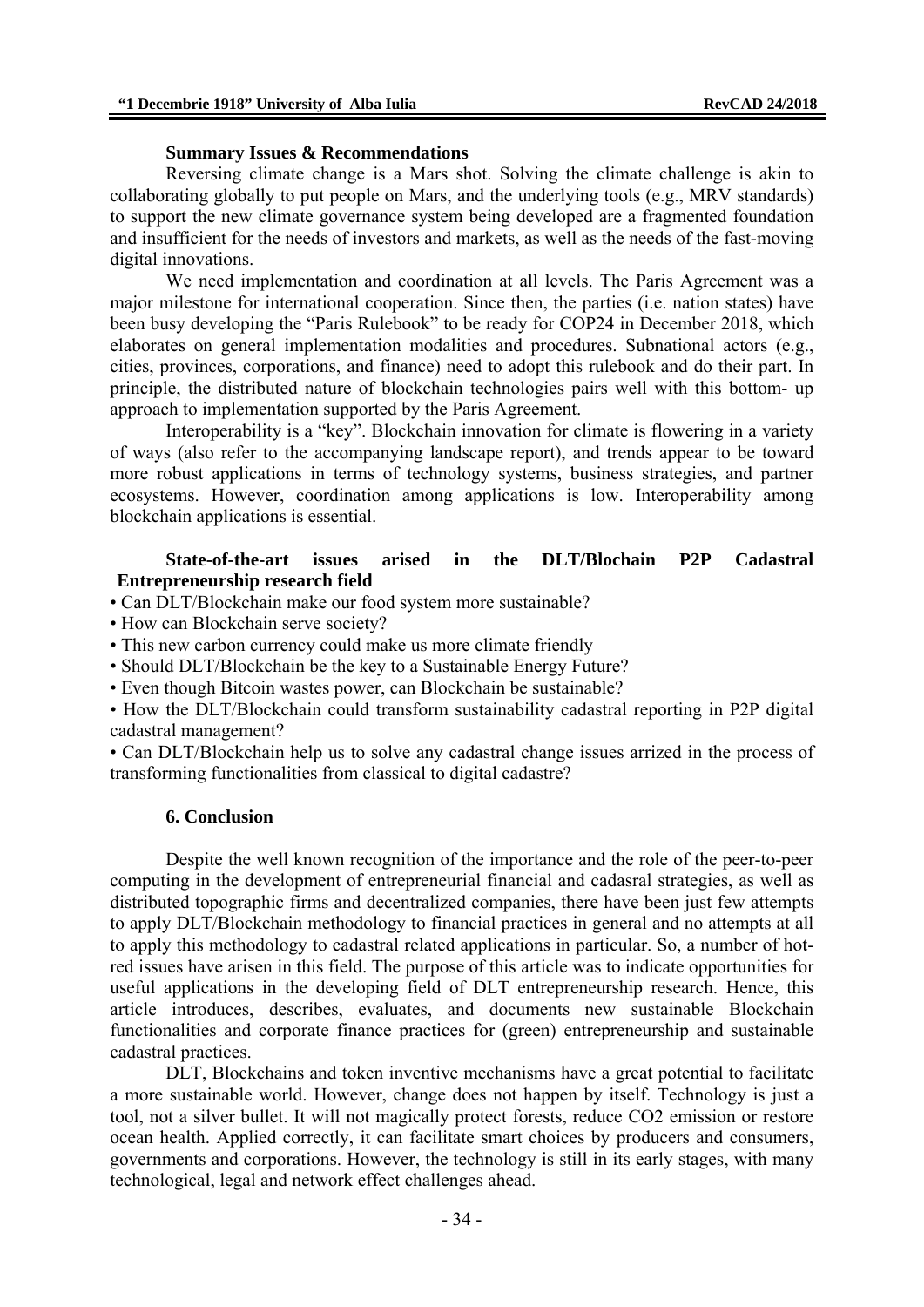Furthermore, token engineering (the design of token governance rules) is a new domain. Most tokens today do not incentivize behaviour, but represent assets. There is still little experience, expertise and tools for token design, we are in a state of trial and error, with very few best practices we can learn from. Tokenized initiatives need to be translated into everyday applicability for the improvement of local livelihoods. Incentive-structures need to take a range of different agents into account. Blockchain-based solutions also need to take ground-truths into account, including existing physical and social infrastructure.

Regarding the scope of the Blockchain initiatives assessed, the findings suggest about half are focused on multi-issue opportunities for sustainability. Just over a quarter are focused on clean energy, and the remainder focus primarily on climate. Blockchain initiatives were identified as either networks (e.g., Climate Ledger Initiative), representing about a quarter, or applications (e.g., Climate-coin), representing about three-quarters. To date, few Blockchain applications are able to present compelling evidence of successful proofs of concept of the technology and business case. Although there continues to be very high levels of hype, and concerns about "fast buck" Blockchain applications that could lead to a crisis of confidence, the trend for new Blockchain applications shows greater sophistication in the design of the Blockchain business plans and more advanced partner ecosystems supporting ICOs.

The expectation for 2019 is to see more applications emerge, with larger implementations, and even larger ICO funding. Furthermore, the growth of Blockchain networks to support a good foundation will enhance the chances of success of the Blockchain applications. In the case of climate and sustainability opportunities, as described in previous sections of this article, the uncertainty and complexity of policies and rules represents a major challenge. In most cases, there are limited links between Blockchain applications and GSNs to support the scalability and credibility of the Blockchain application within its market. This lack of sufficient coordination with governance systems to support Blockchain applications, considered as a non-technical challenge, is a greater risk to success than are the technical challenges.

## **7. Acknowledgements**

I would like to thank the Department of Landscape Architecture / East Macedonia and Thrace Institute of Technology (Greece), for giving to me the means to teach and research in green entrepreneurship and hot-red state-of-the-art ICT technologies (DLT technology / Blockchain structure) for building sustainable financial, business, and cadastral practices.

# **8. Competing Interest**

Author has declared that no competing interests exist.

## **9. References**

- *1. Tapscott Don (1994). The Digital Economy. McGraw-Hill, 368 pages. For more information: http://dontapscott.com/books/the-digital-economy/*
- *2. Tapscott Don & Tapscott Alex (2017). The Blockchain Research Institute. For more information: http://dontapscott.com/2017/12/blockchain-research-institute-manifestorealizing-new-promise-digital-economy/*
- *3. Tom Baumann & Earth Science Communications Team (2017; updated on January 23, 2018). "Climate Change Evidence: How Do We Know?" Eds. Susan Callery & Holly Shaftel. NASA Global Climate Change, NASA's Jet Propulsion Laboratory, California Institute of Technology. www.climate.nasa.gov/evidence, (accessed on May 19, 2018).*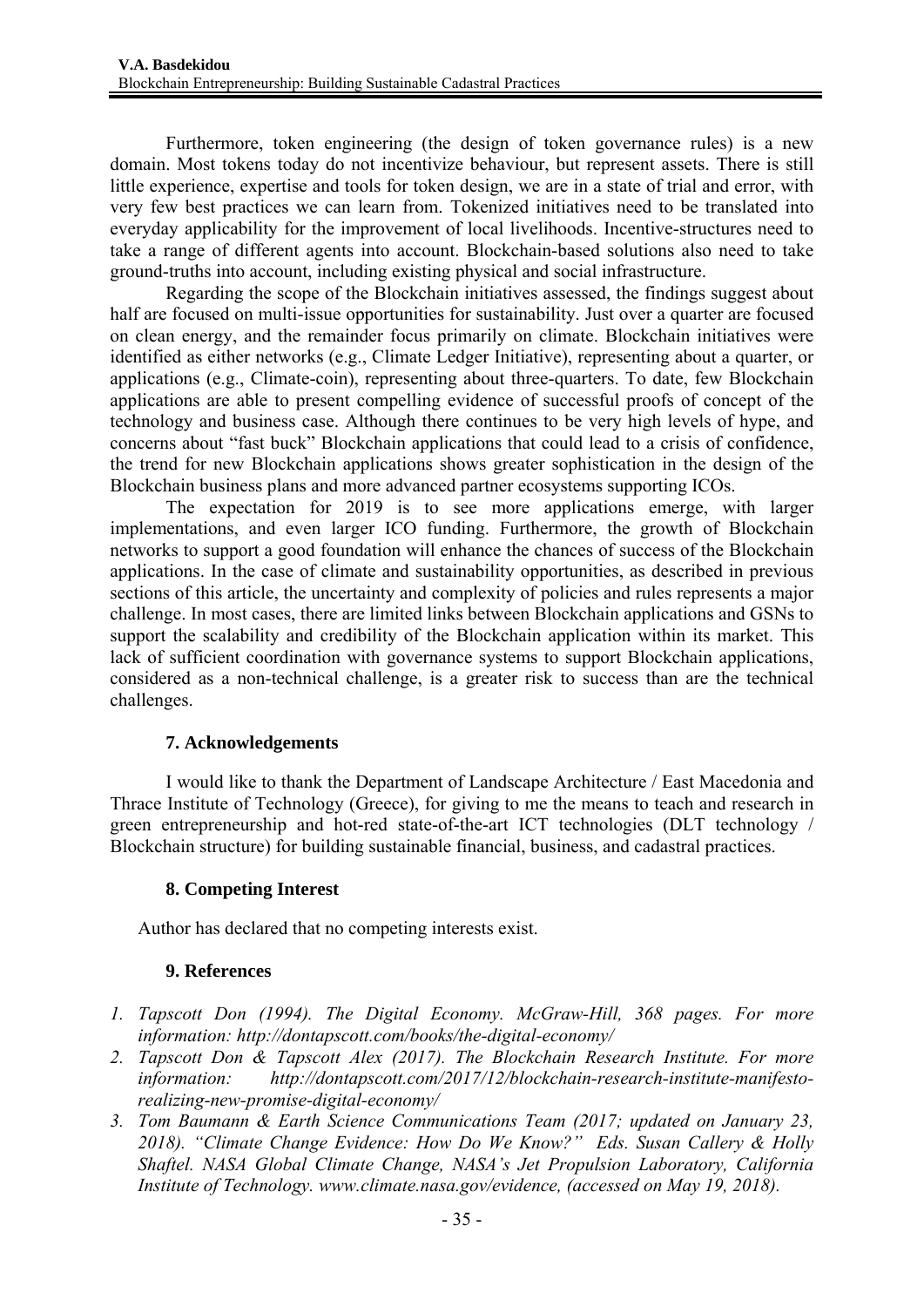- *4. Phil Jones, Tim Osborn, and Mike Salmon, "Global Temperature Data (HadCRUT4, CRUTEM4)," Climatic Research Unit, University of East Anglia, Jan. 2016, with automatic data updates. www.cru.uea.ac.uk/cru/data/temperature; National Centers for Environmental Information, "Global Climate Change Indicators" National Oceanic and Atmospheric Administration, US Department of Commerce, n.d. www.ncdc.noaa.gov/ monitoring-references/faq/indicators.php; and James Hansen, Reto Ruedy, Makiko Sato, and Ken Lo, "Global surface temperature change," Reviews of Geophysics, vol. 48, no. 4 (14 Dec. 2010). www.pubs.giss.nasa.gov/abs/ha00510u.html (all accessed on June 2, 2018).*
- *5. Goddard Institute for Space Studies (2017). "NASA, NOAA Data Show 2016 Warmest Year on Record Globally", NASA News & Feature Releases, National Aeronautics and Space Administratio. www.giss.nasa.gov/research/news/20170118 (accessed on October 20, 2018).*
- *6. PMEL Carbon Group, "Ocean Acidification Observations and Data," Pacific Marine Environmental Laboratory, National Oceanic and Atmospheric Administration / United States Department of Commerce. Available: www.pmel.noaa.gov/ co2/story/OA+Observations+and+Data (accessed on October 20, 2018).*
- *7. Christopher L. Sabine, Richard A. Feely, Nicolas Gruber, et al. (2009). "The Oceanic Sink for Anthropogenic CO2," Science, vol. 305, no. 5682 (16 Jul 2004): 367-371. DOI: 10.1126/ science.1097403; Ian Allison, Nathan Bindoff, Robert Bindschadler et al., The Copenhagen Diagnosis: Updating the world on the Latest Climate Science (Sydney, Australia: The University of New South Wales / The Climate Change Research Center), Vol. 36. Available: www.ccrc.unsw.edu.au/sites/default/files/Copenhagen\_Diagnosis \_LOW.pdf (accessed on October 21, 2018).*
- *8. Sydney Levitus, et al. (2009). "Global ocean heat content 1955–2008 in light of recently revealed instrumentation problems," Geophysical Research Letters, Vol. 36, No. 7. Available: http://dx.doi.org/10.1029/2008GL037155.*
- *9. Blockchain A Financial Technology for Future Sustainable Development, Published in: 2016 3rd International Conference on Green Technology and Sustainable Development (GTSD) Date of Conference: 24–25 Nov. 2016.*
- *10. Blockchain: Proposition of a New and Sustainable Macroeconomic System, FSBC Working Paper.*
- *11. FSBC Working Paper on Solving Challenges in Developing Countries with Blockchain Technology, Sustainable Supply Chains.*
- *12. Will Blockchain Disrupt Government Corruption? Blockchain technology will not solve all government problems, but it can help curb corruption and instill trust in government, Carlos Santiso Mar. 5, 2018.*
- *13. Blockchain for Good? Digital Ledger Technology and Sustainable Development Goals, Richard Adams, Beth Kewell, Glenn Parry, 2017.*
- *14. Basdekidou, V.A. (2017a). Initial Public Offerings as Technical Market Anomalies: Long-Term Temporal Trading Functionalities. International Journal of Economics and Finance, 9(1), 96-105. Available: http://dx.doi.org/10.5539/ijef.v9n1p96.*
- *15. Basdekidou, V.A. (2017b). The Momentum & Trend-Reversal as Temporal Market Anomalies. International Journal of Economics and Finance, 9(5), 1-20. Available: http://dx.doi.org/10.5539/ijef.v9n5p1.*
- *16. Basdekidou, V.A. (2017c). Green Entrepreneurship & Corporate Social Responsibility: Comparative and Correlative Performance Analysis. International Journal of Economics and Finance, 9(12), 1-12. Available: http://dx.doi.org/10.5539/ijef.v9n12p1.*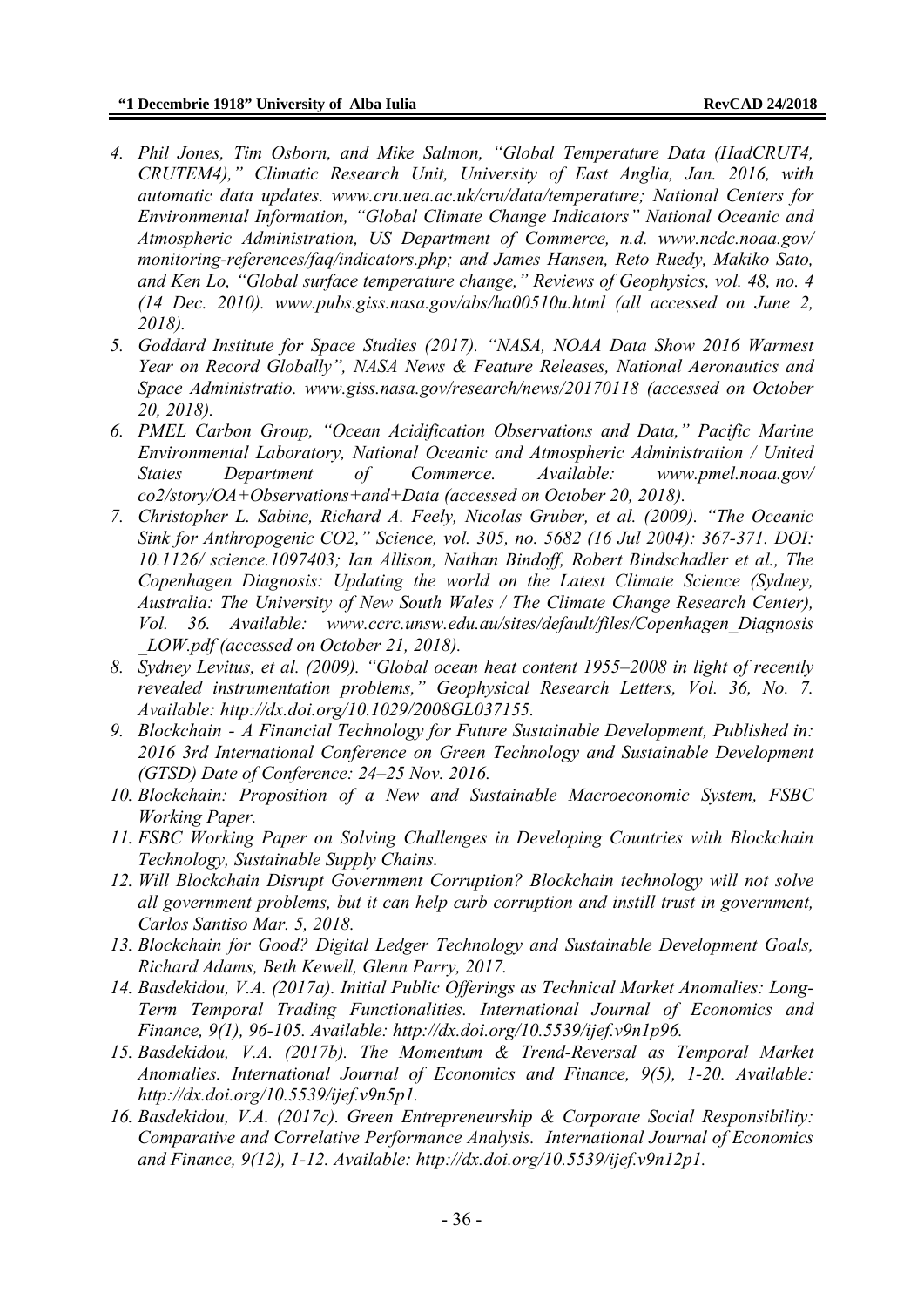- *17. Basdekidou, V. A., & Styliadou, A. A. (2017). Technical Market Anomalies: Leveraged ETF Trading with Daily and Intraday Temporal Functionalities. Business and Economics Journal, 8(1). Available: http://dx.doi.org/10.4172/2151-6219.1000275.*
- *18. Edelen R.M., Ince O, Kadlec GB. Institutional Investors and Stock Return Anomalies. E-Journal SSRN. 2015. Accessed 20 October 2016. Available: http://dx.doi.org/10.2139/ssrn.2359744.*
- *19. Jensen M.C (1986). Agency Cost of free cash flow, Corporate Finance, and Takeovers. The American Economic Review. 1986; Vol. 76, pp. 323–329. Available: http://www.jstor.org/stable/1818789.*
- *20. Basdekidou, V.A. (2016). Personalized Temporal Trading Functionalities Engaged in Calendar Market Anomalies: Empirical Evidences from the 2007 and 2009 Financial Crises. Journal of Business & Financial Affairs, 5(4). Available: http://dx.doi.org/10.4172/2167-0234.1000225.*
- *21. Styliadou, A.A. (2018). Introducing a Corporate Registry with Spatial, Casastre and CSR Functionalities. Journal RevCAD, Vol. 24, No. 1, 2018. Available: http://revcad.uab.ro.*
- *22. State of the Cryosphere (2017). "Northern Hemisphere Snow," National Snow and Ice Data Center, National Aeronautics and Space Administration, National Science Foundation, and National Oceanic and Atmospheric Administration. Available: www.nsidc.org/cryosphere/sotc/snow\_extent.html (accessed October 12, 2018).*
- *23. "Latest Glacier Mass Balance Data (2018)."World Glacier Monitoring Service, International Glacier Commission, International Council for Science (World Data System) et al. Available: http://www.wgms.ch/latest-glacier-mass-balance-data, (accessed October 10, 2018).*
- *24. Benoit Legresy (2017). "Global Mean Sea Level–1880 to the End of 2014," www.CMAR.CSIRO.au, Commonwealth Scientific and Industrial Research Organisation Marine and Atmospheric Research. Available: www.cmar.csiro.au/sealevel (accessed on September 11, 2018).*
- *25. State of the Cryosphere (2009). "Sea Ice," National Snow and Ice Data Center, National Aeronautics and Space Administration, National Science Foundation, and National Oceanic and Atmospheric Administration, 21 Aug. 2017. nsidc.org/sotc/sea\_ice.html; Richard B. Alley, Julie Brigham-Grette, Gifford H. Miller, Leonid Polyak, and James W.C. White, "History of Sea Ice in the Arctic," Past Climate Variability and Change in the Arctic and at High Latitudes, US Geological Survey, Climate Change Science Program Synthesis and Assessment Product 1.2, Jan. 2009, Ch. 7. data.globalchange.gov/assets/bd/45/cb0ddf20ed4ea6a41d5713cf014d/sap1-2-final-report -all.pdf; Ron Kwok and D. Andrew Rothrock, "Decline in Arctic sea ice thickness from submarine and ICESAT records: 1958- 2008," Geophysical Research Letters, vol. 36, paper no. L15501. Available: www.rkwok.jpl; www.nasa.gov/ publications/Kwok.2009.GRL.pdf (accessed on October 22, 2018). Data used to calculate rate of change are from the period between 2002 and 2006.*
- *26. Kenneth E. Kunkel et al, "Probable Maximum Precipitation and Climate Change," Geophysical Research Letters 40 (12 April 2013): 1402–1408. onlinelibrary.wiley.com/ doi/10.1002/grl.50334/full; Kenneth E. Kunkel et al, "Monitoring and Understanding Trends in Extreme Storms: State of the Knowledge," Bulletin of the American Meteorological Society, vol. 94, no. 4 (1 April 2013): 499–514. journals.ametsoc.org/doi/ abs/10.1175/BAMS-D-11-00262.1; and "Extreme Events," National Climatic Data Center, National Oceanic and Atmospheric Administration, and US Department of Commerce, Dec. 2017. Available: www.ncdc.noaa.gov/climate-information/extremeevents (accessed on June 12, 2018).*